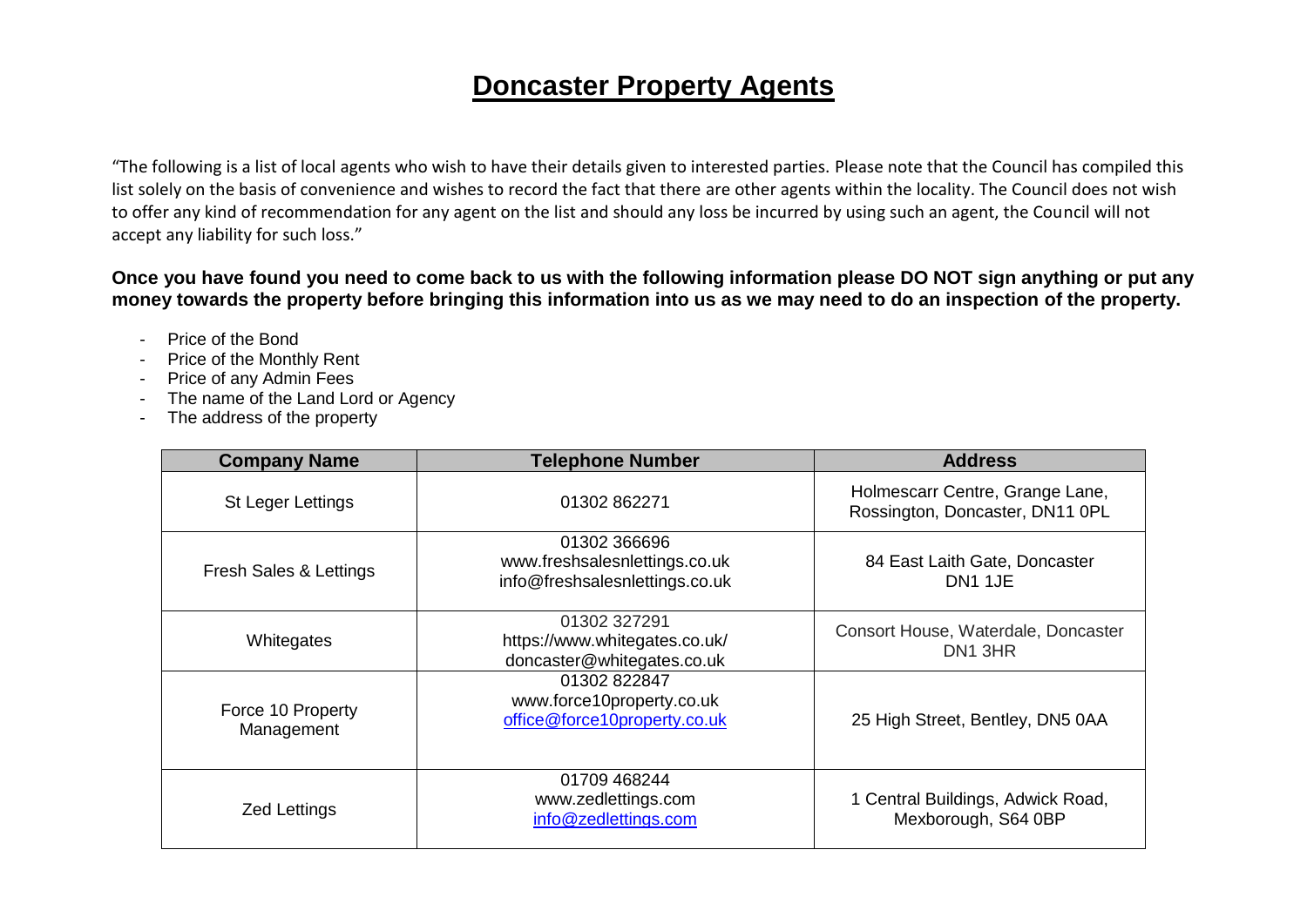| <b>Omega Property Services</b>    | 01302 343756<br>www.omegadoncaster.co.uk<br>doncaster@omegadoncaster.co.uk                     | 13 East Laith Gate Doncaster<br><b>DN1 1JG</b> |
|-----------------------------------|------------------------------------------------------------------------------------------------|------------------------------------------------|
| My Property Store                 | Lettings: 01302 872400<br><b>Contact is Lee Slingsby</b><br>www.mypropertystore.co.uk          | 87 High Street, Bentley, Doncaster<br>DN5 0AP  |
| <b>Kimcoh Properties</b>          | 01302 562788<br>www.kimcoh.ovalsolutions.co.uk<br>info@kimcoh.com                              | 65-67 Nether Hall Rd, Doncaster DN1<br>2QA     |
| <b>Pitman Property Management</b> | 01302 481837<br>www.pitmanpropertymanagement.co.uk<br>enquiries@pitmanpropertymanagement.co.uk | 209 Skellow Road, Doncaster, DN6 8JH           |
| Robinson Hornsby                  | 01302 303485<br>www.robinsonhornsby.co.uk<br>enquiries@robinsonhornsby.co.uk                   | 60 Hallgate, Doncaster<br>DN1 3PB              |
| 3 Keys Property                   | 01302867888<br>www.3keysproperty.co.uk<br>enquiries@3keysproperty.co.uk                        | 6 Town End, Doncaster<br>DN5 9AG               |
| <b>Robson Estates</b>             | 01302 323343<br>www.robsonestates.co.uk<br>info@robsonestates.co.uk                            | 31 Nether Hall Rd, Doncaster<br>DN1 2PG        |
| Your Move                         | 01302 340520<br>www.your-move.co.uk<br>doncasterlettings@your-move.co.uk                       | 56 Hall Gate, Doncaster,<br>DN1 3NE            |
| <b>Moss Properties</b>            | 01302 730077<br>www.mosspm.co.uk<br>info@mosspm.co.uk                                          | 1 Prince's Street, Doncaster,<br>DN1 3NJ       |
| 247 Properties                    | 01302 637688<br>www.247propertyservices.co.uk<br>info@247propertyservices.co.uk                | 97 Netherhall Rd, Doncaster<br><b>DN1 2QA</b>  |
|                                   |                                                                                                |                                                |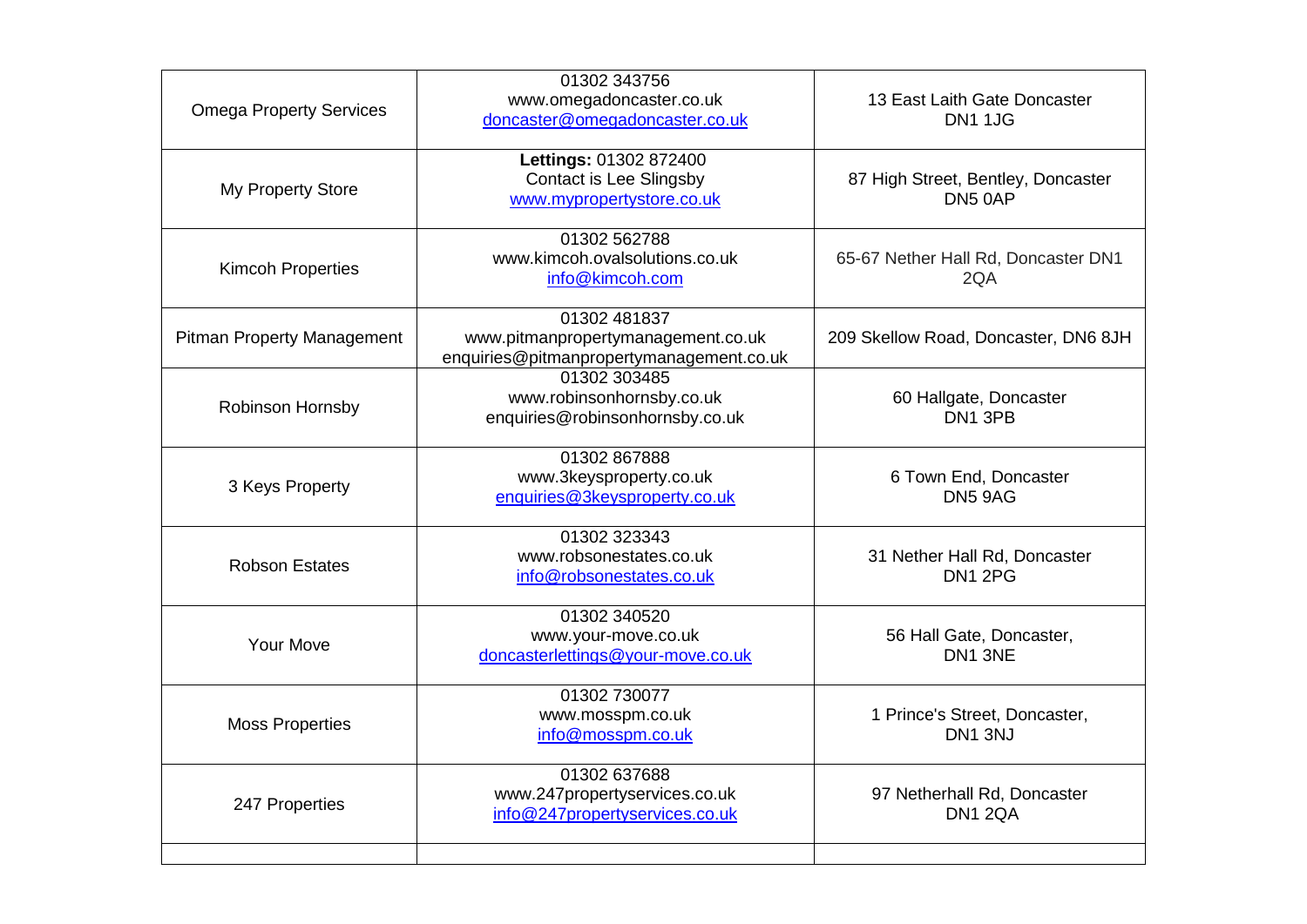| <b>Blundells Lettings</b>         | 01302 460196<br>www.blundells.com                                                              | 26 Hallgate, Doncaster<br>DN1 3LN                                      |
|-----------------------------------|------------------------------------------------------------------------------------------------|------------------------------------------------------------------------|
| Resida                            | 01302 851920<br>www.resida.co.uk<br>info@resida.co.uk                                          | 22 High Rd, Balby, Doncaster<br>DN4 OPL                                |
| <b>Hayes Residential Lettings</b> | 01302 300027<br>www.hayeslettings.co.uk<br>hello@hayespropertygroup.co.uk                      | 3 The Parade, Church Street, Armthorpe,<br>DN3 3AG                     |
| Northwood                         | 01302 767000<br>www.northwooduk.com<br>doncaster@northwooduk.com                               | 17a Sandringham Road, Doncaster, DN2<br>5HU                            |
| <b>Footprint Properties</b>       | 01302 591111<br>www.footprintproperties.co.uk<br>homes@footprintproperties.co.uk               | Gattison Lane, New Rossington,<br>Doncaster, South Yorkshire, DN11 ONR |
| Mac Lettings                      | 01709 581 481<br>www.macletting.com<br>Vicky@macletting.com                                    | 122 Doncaster Road, Mexborough, S64<br>0JW                             |
| 2 Let 4 Sale                      | 01709 889276<br>www.2let4sale.net<br>dawn@2let4sale.net                                        | 37 Barnsley Rd, Goldthorpe S73 0PW                                     |
| <b>Johnsons Estates</b>           | 01302 322121<br>www.johnsons-estate.co.uk<br>lettings@johnsons-estates.co.uk                   | 24 Hall Gate, Doncaster, DN1 3NG                                       |
| Merryweathers                     | 01302 366 828<br>www.merryweathers.co.uk<br>doncaster@merryweathers.co.uk                      | 12 Priory Place, Doncaster DN1 1BL                                     |
| <b>Beechfield Properties</b>      | 07584 076864/01709 205818<br>www.beechfieldproperties.co.uk<br>info@beechfieldproperties.co.uk | Unit 49 Thurnscoe Business Centre,<br>Thurnscoe, Rotherham, S63 0BL    |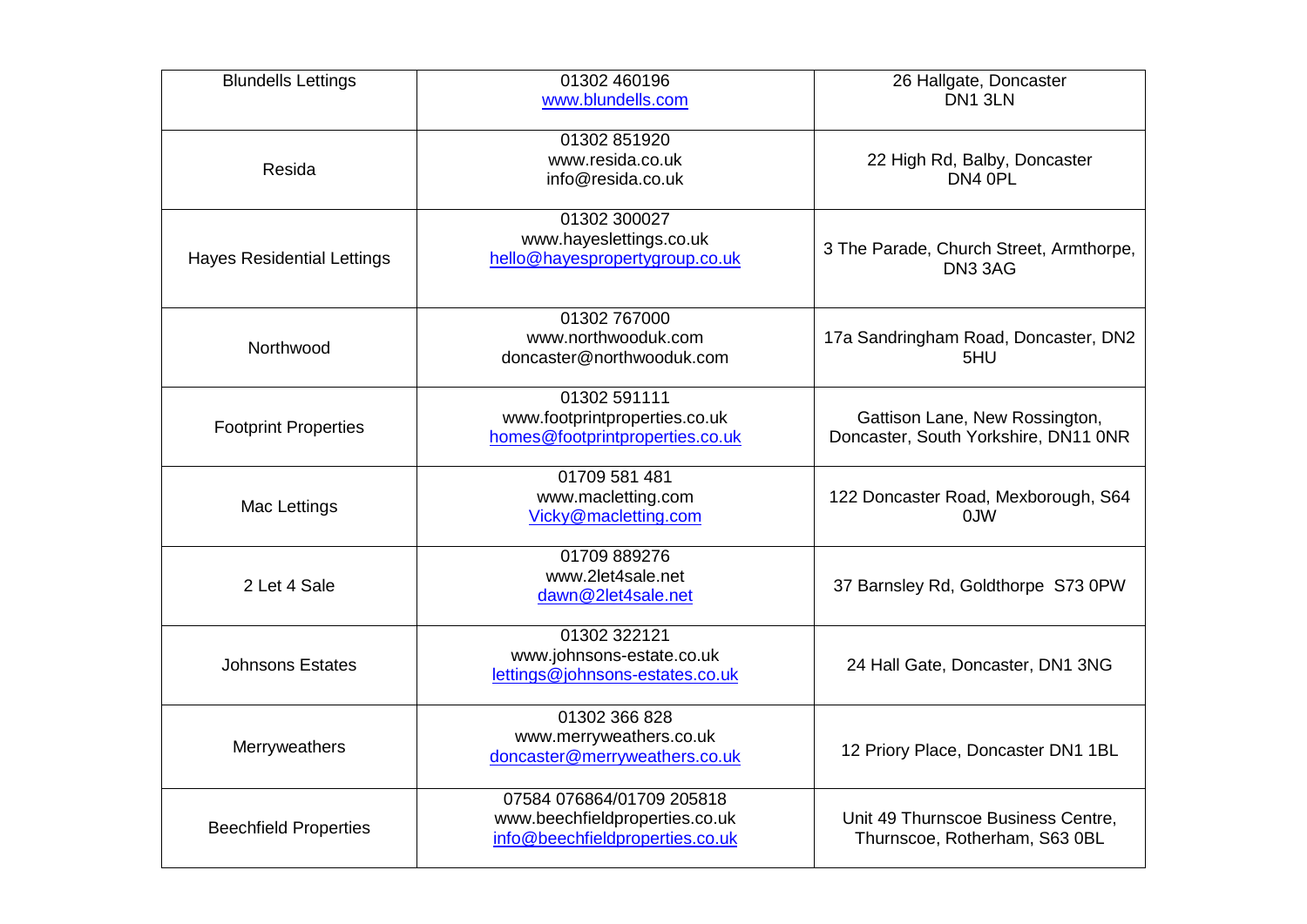| Horton Knights Estates Agents               | 01302 760322<br>www.hortonknights.co.uk<br>doncaster@hortonknights.co.uk        | 29 - 35 Printing Office Street, Doncaster,<br>DN1 1TP          |
|---------------------------------------------|---------------------------------------------------------------------------------|----------------------------------------------------------------|
| Craven & Wildsmith                          | 01302 368686<br>www.cravenwildsmith.co.uk<br>paul@cravenwildsmith.co.uk         | 41 Netherhall Road, Doncaster<br><b>DN1 2PG</b>                |
| <b>Bridge Property Management</b>           | 01302 591417<br>www.bridgeproperty.co.uk<br>admin@bridgeproperty.co.uk          | 45-46 Bridge Street Swinton,<br>Mexborough, S64 8AP            |
| <b>Belvoir Lettings</b>                     | 01302 322122<br>www.belvoir.co.uk<br>doncaster@belviorlettings.com              | 2 Croft Court, Church Street, Armthorpe,<br>Doncaster, DN3 3FL |
| <b>Highfield Property</b><br>Management Ltd | 01302 369475<br>www.highfieldproperty.co.uk<br>lettings@highfieldproperty.co.uk | 1 Windsor Road, Doncaster DN2 5BN                              |
| <b>Gary Kay Property</b>                    | 01709 867420<br>www.garykayeproperty.co.uk<br>enquiries@garykayproperty.co.uk   | 15 Church Street, Conisbrough, Doncaster,<br><b>DN12 3HL</b>   |
| <b>Rental Insight</b>                       | 01723 353255<br>www.rentalinsight.co.uk                                         | 49 Queen Street, Scarborough,<br><b>YO11 1HQ</b>               |
| <b>Diamond Estates</b>                      | 01302 898807<br>www.diamondestates.co.uk<br>property@diamondestates.co.uk       | Unit 6-9, Railway Court, Doncaster, DN4<br>5FB                 |
| <b>Barsndales Living</b>                    | 01302 323453<br>www.barnsdales.co.uk                                            | 4 Sidings Court, Doncaster, DN4 5NU                            |
| Martin & Co.                                | 01302 343494<br>www.martinco.com                                                | 38 Hall Gate, Doncaster, DN1 3NR                               |
|                                             |                                                                                 |                                                                |